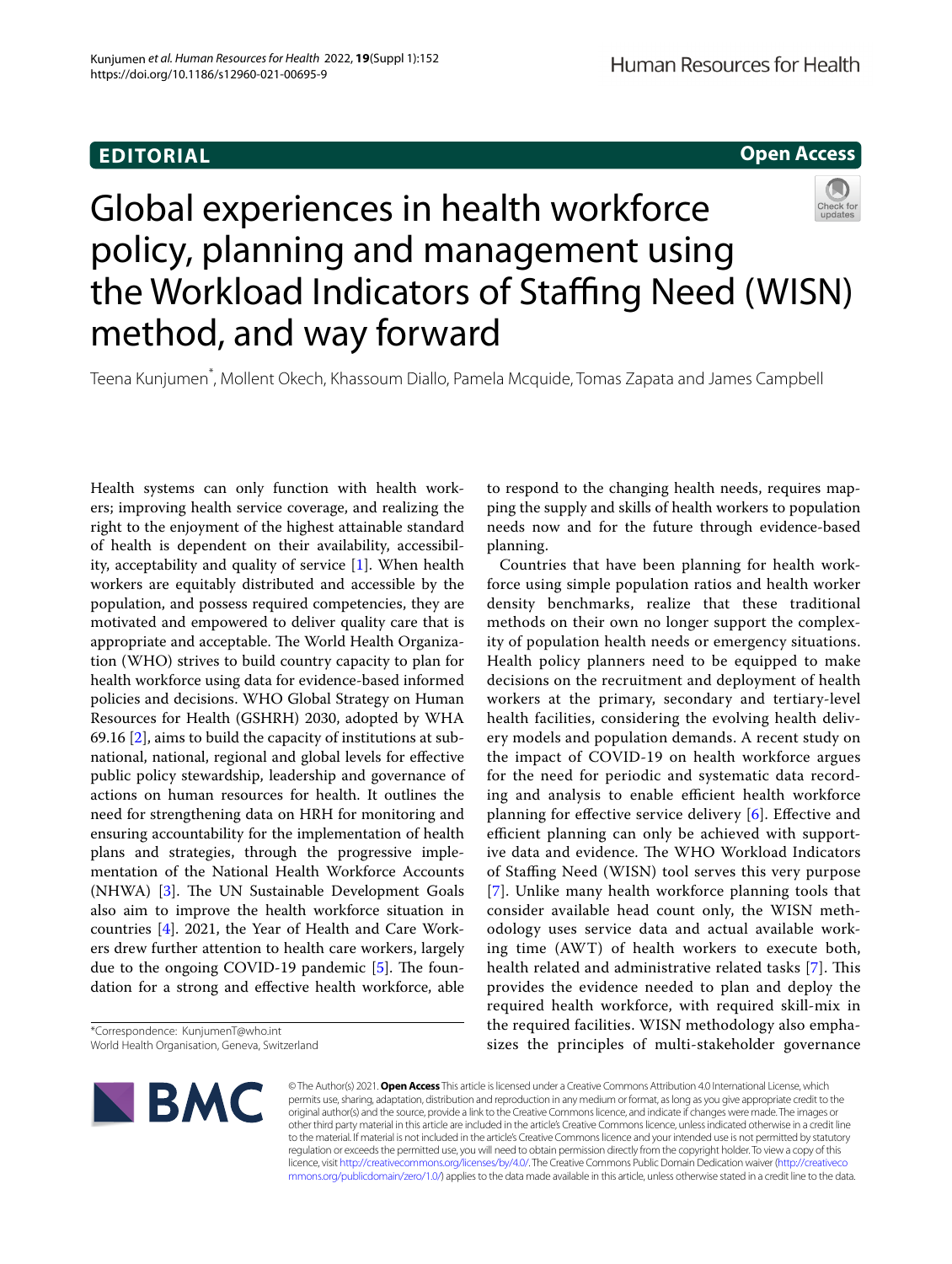and engagement through Steering Committee, Technical Task Force and the Expert Working groups as outlined in the WISN user manual [\[7](#page-2-6)].

Many countries have implemented WISN since WHO launched the revised WISN manual and the automated multilingual WISN software tool, in 2010. The growing online WISN user's community represents users from over 140 countries with close to 1,500 members that share WISN experiences and opportunities  $[8]$  $[8]$ . The WISN tool has been able to cater to varying needs and generate the evidence required to make policy decisions regarding adequate staffing, policies for role distribution, revising national staffing norms, upgrading health facilities, determining staffing requirements for specific health interventions, and prioritizing staffing needs and skill-mix. However, the lessons, experiences and the challenges of the implementation and the governance as well as the methodological aspects have not been documented enough. At the frst ever global WISN experts meeting in Istanbul, 2019, it was agreed that WHO organise eforts to bring together a global body of evidence from around the world.

Supporting the GSHRH bid to evidence-informed planning and capacity-building, this supplementary issue '*Countries' experiences on implementing WISN methodology for health workforce planning* documents experiences from countries and aims to inspire and inform more verifable actions with evidence to empower health planners and policy-makers. WISN studies and their results infuence national health workforce planning, estimate health worker requirements for diferent settings, enable equitable distribution of the health workforce, develop or revise staffing norms, and improve information systems. The body of evidence in the 17 articles strongly suggests that WISN, is adaptable to varying national contexts and complements other existing planning tools to achieve a broader purpose. The articles demonstrate that WISN can be applied at primary through to tertiary-level facilities, in emergency settings, and all health occupations.

Primary care health facilities serve as the cornerstone for building a strong healthcare system that ensures positive health outcomes and health equity [\[9](#page-2-8)]. Increasing number of countries are shifting their focus from disease-oriented programmes to person/family-focused and community-oriented primary care services considering the cultural and environmental influences. For efficient and efective health service delivery, it is critical to have adequate staffing at all health care levels. Al-Dabbagh et al. [\[10](#page-3-0)], Okoroafor et al. [[11\]](#page-3-1), Aytona et al. [[12\]](#page-3-2), Bonfm et al.  $[13]$ , Thu et al.  $[14]$  $[14]$ , Menezes et al.  $[15]$  $[15]$ , Nair et al. [[16\]](#page-3-6) present studies from Iraq, Nigeria, Philippines, Brazil, Vietnam and India, demonstrating how WISN methodology can be used to determine stafng requirements at all levels including primary care facilities and tertiary hospitals.

Most efforts in many countries focus on "traditional" health worker occupations (e.g., doctors and nurses), ignoring a range of other professions integral to providing quality health services and addressing the social determinants of health. Stankovic et al. [[17](#page-3-7)], Machado et al. [\[18\]](#page-3-8), Menezes et al.  $[15]$  $[15]$  $[15]$ , Silva et al.  $[19]$  conducted staffing requirements for bio-chemical laboratory staf, orthopedists, palliative care teams, gynecologists and obstetricians, to understand efective skill-mix in health service teams. NHWA implementation and its annual reporting provides an opportunity to acknowledge all occupations and thus many countries are beginning to use WISN to determine the skill-mix required for the diferent health teams.

WISN studies equip health workforce policy-makers with information to defne national standards, revise staffing norms, improve staff distribution and reclassify health facilities. The experiences from Bangladesh, Oman, Philippines and Papua New Guinea are presented by Nuruzzaman et al. [\[20\]](#page-3-10), Elfaki et al. [\[21](#page-3-11)], Dimiri et al. [[22\]](#page-3-12) and Aytona et al. [[12\]](#page-3-2). The multi-country study on planning reproductive maternal newborn child health (RMNCH) services in Bangladesh, Ghana, Kenya, Oman and Papua New Guinea by Kunjumen et al. demonstrates that evidence-based workforce planning must be context-specifc requiring that each country develop its own workload components and activity standards aligned to their local contexts and that activity standards cannot be adopted or adapted from one country to another despite having similar workload components [\[23](#page-3-13)]

Knowing your health staff requirements for palliative care, trauma care and in emergency situations play a huge role in ensuring timely and efficient care. While Silva et al. demonstrates how WISN can be used to assess staffing need in a palliative care team  $[19]$  $[19]$ , Haroon et al. used the WISN methodology to identify staff gaps in Pakhtunkhwa Province of Pakistan that would hamper an adequate response to public health emergencies [\[24](#page-3-14)]. On the other hand, McQuide et al., utilized the service standards set up in WISN studies and another WHO tool-The Health Workforce Estimator (HWFE) [\[25\]](#page-3-15) to estimate the required number in each relevant health occupation to determine staffing requirements for COVID-19 management in Mali and Kenya  $[26]$ . The results demonstrate that the WISN approach applied to the Health Workforce Estimator tools can be readily adapted to the local context to rapidly estimate the number of health workers and beds needed to respond to the predicted COVID-19 pandemic caseload.

To conduct a WISN study, one needs to master the methodology outlined in the WISN User manual which includes the scientifc calculations and implementation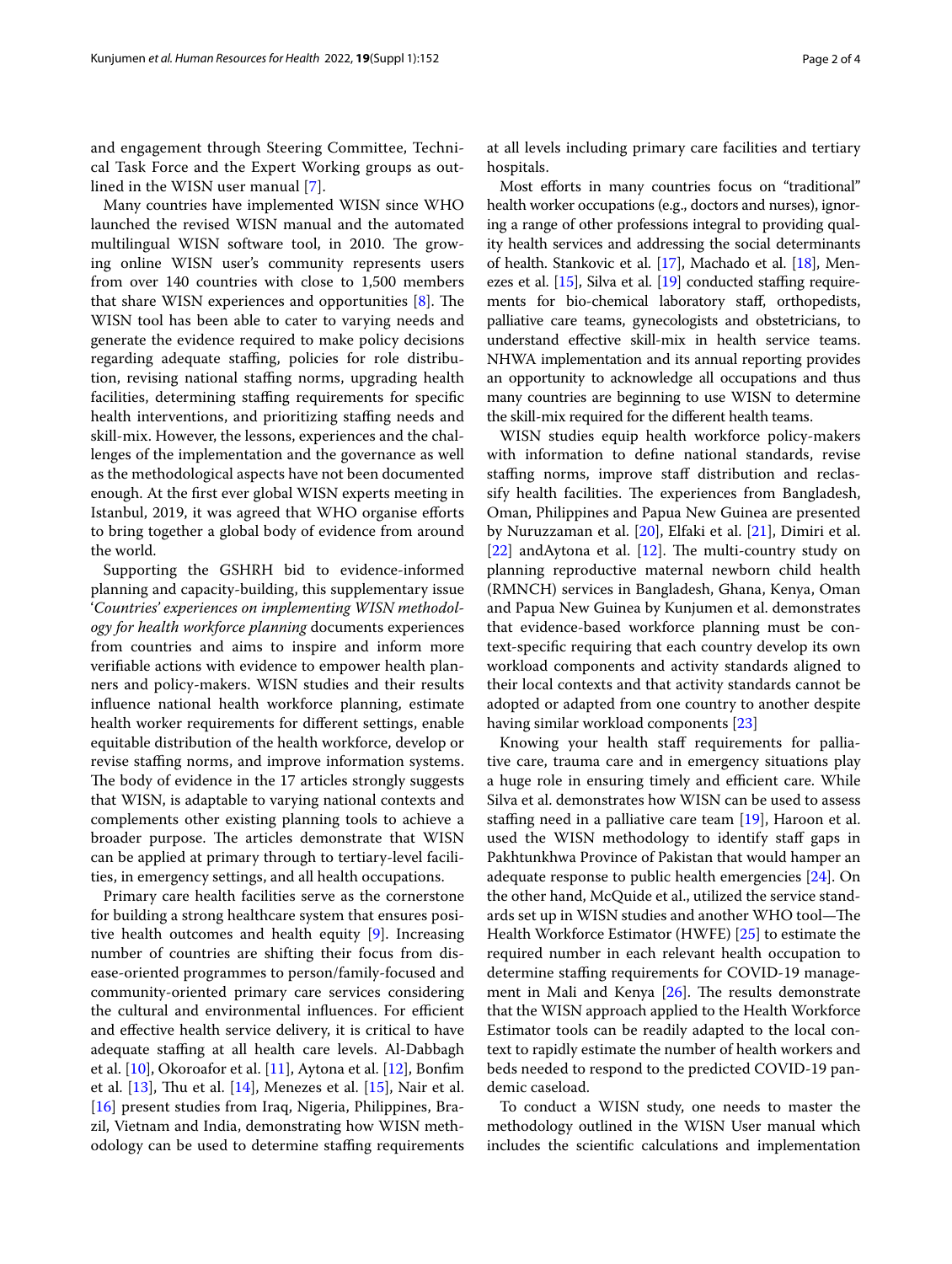mechanism built on the intended scope of the study [\[7](#page-2-6)]. The study by Namaganda documents lessons learned from a Delphi study that rated eight technical steps of WISN [[27\]](#page-3-17). Key lessons learned were that the benefts gained from applying the WISN methodology outweighs the challenges faced in understanding the technical steps and that starting with small-scale projects sets the ground for more efective scale-up than attempting massive national application of the methodology for the frst time, amongst others. This translates well to the agreement at the global experts meeting in Istanbul, that the selected sections of the WISN user manual and user interface features of the WISN software need to be enriched to guide users to relevant policy and management decisions. While the WISN methodology is straightforward to implement using primarily micro-data from health facilities, it is conceded that analysis using macro-level data is equally required to strengthen health workforce projection and forecasting.

In conclusion, the body of evidence shows that WISN continues to be a relevant and efective tool for health workforce planning which when complemented with other tools can provide a comprehensive outlook to support policy and planning dialogue, decision-making and investment in health [[28](#page-3-18)]. In the post-COVID-19 economy, where countries face challenges in funding the health and social sector, the need for efficient health workforce planning to attain optimal productivity and performance, cannot be further emphasized. The complementarity of WISN implementation and NHWA implementation in countries, lies within the foundational similarities of multi-stakeholder engagement and the use of multiple data sources to build comprehensive health information systems that are multi-sectoral. It should be noted that both, NHWA and WISN implementation, improve data availability for workforce planning. Globally, countries lack comprehensive data on human resources for health needed for an in-depth Health Labour Market Analysis (HLMA) to guide national health workforce strategies, and empower policy-makers and health workforce planners to take better decisions  $[29]$  $[29]$ . Therefore, it is crucial to build on the NHWA implementation, WISN implementation, and HLMA studies to strengthen the capacities of countries. This will progressively improve health workforce information for better policy decision-making and contribute to the objectives of the WHO Global Strategy on Human Resources for Health: Workforce 2030.

#### **Abbreviations**

AWT: Available Working Time; COVID-19: CoronaVirus Disease 2019; GSHRH: Global Strategy on Human Resources for Health; HWFE: Health Workforce Estimator; HLMA: Health Labour Market Analysis; NHWA : National Health Workforce Accounts; WISN: Workload Indicators of Staffing Need; WHA: World Health Assembly; WHO : World Health Organization.

#### **Acknowledgements**

We acknowledge valuable contributions from team members of the Data Evidence and Knowledge Management unit in the Health Workforce Department, WHO-HQ.

#### **About this supplement**

This article has been published as part of Human Resources for Health Volume 19, Supplement 1 2021: Countries' experiences on implementing WISN methodology for health workforce planning and estimation. The full contents of the supplement are available at [https://human-resources-health.biomedcentral.](https://human-resources-health.biomedcentral.com/articles/supplements/volume-19-supplement-1) [com/articles/supplements/volume-19-supplement-1](https://human-resources-health.biomedcentral.com/articles/supplements/volume-19-supplement-1).

#### **Authors' contributions**

All authors read and approved the fnal manuscript.

#### **Funding**

Publication of this supplement was supported by the World Health Organization (WHO).

### **Declarations**

**Ethics approval and consent to participate** Not applicable.

# **Consent for publication**

Not applicable.

#### **Competing interests**

James Campbell serves as the Director of the Health Workforce Department (HWF) at the World Health Organization, Switzerland (WHO-HQ). Khassoum Diallo serves as the Unit Head of the Data Evidence and Knowledge Management (DEK) unit in the Health Workforce Department (HWF), WHO-HQ. Teena Kunjumen serves as technical officer in Data Evidence and Knowledge Management (DEK) unit in the Health Workforce Department (HWF), WHO-HQ. Mollent Okech serves as technical officer in Universal Health Coverage/Health Systems, Life course and Healthier Populations in WHO, Papua New Guinea. Tomas Zapata serves as Regional Advisor, Health Workforce and Service Delivery Unit in WHO-EURO. Pamela McQuide serves as Health Workforce Development expert in IntraHealth International, USA. The views expressed in this introductory article are those of the authors alone and do not represent the views of WHO.

# Published: 28 January 2022

#### **References**

- <span id="page-2-0"></span>1. WHO. Global strategy on human resources for health: workforce 2030. Geneva: World Health Organization 2016, 2016. ISBN: 978 92 4 151113 1.
- <span id="page-2-1"></span>2. WHA Resolution 69.16 Global strategy on human resources for health: workforce 2030. WHO. Geneva: World Health Organisation, 2016.
- <span id="page-2-2"></span>3. WHO. National health workforce accounts: a handbook. Geneva: World Health Organization , 2017. ISBN: 978-92-4-151311-1.
- <span id="page-2-3"></span>UN. Transforming our world: the 2030 Agenda for Sustainable Development. United Nations Department of Economic and Social Afairs, Sustainable Development. [Online]<https://sdgs.un.org/2030agenda>.
- <span id="page-2-4"></span>5. 2021 designated as the International Year of Health and Care Workers. World Health Organization. [Online] 2021. [https://www.who.int/news/](https://www.who.int/news/item/11-11-2020-2021-designated-as-the-international-year-of-health-and-care-workers) [item/11-11-2020-2021-designated-as-the-international-year-of-health](https://www.who.int/news/item/11-11-2020-2021-designated-as-the-international-year-of-health-and-care-workers)[and-care-workers.](https://www.who.int/news/item/11-11-2020-2021-designated-as-the-international-year-of-health-and-care-workers)
- <span id="page-2-5"></span>6. WHO. The impact of COVID-19 on health and care workers: a closer look at deaths. Geneva: World Health Organization 2021, 2021.
- <span id="page-2-6"></span>7. WHO Workload Indicators of Staffing Need (WISN) User manual. Geneva: World Health Organization, 2010. ISBN: 9789241500197.
- <span id="page-2-7"></span>8. WISN Users Community of Practice. [Online] [Cited: November 15, 2021] <https://mednet-communities.net/wisn>.
- <span id="page-2-8"></span>9. Declaration of Alma-Ata; International Conference on Primary Health Care. Alma-Ata, World Health Organization, 1978.